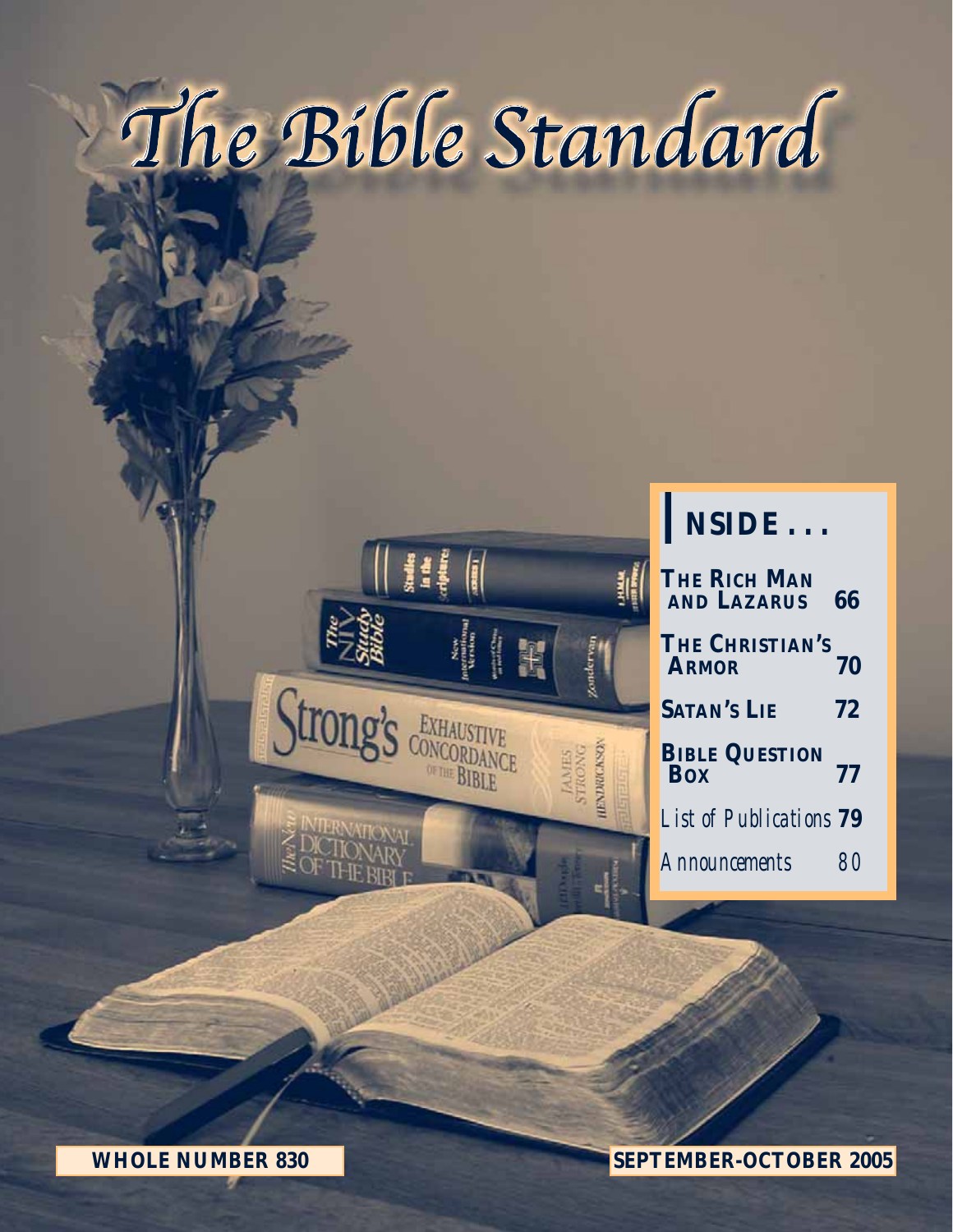

**WE HAVE CHOSEN THIS TOPIC** because we realize that there is a great amount of superstition and erroneous interpretation of God's Word that acts as

many need to have this statement clarified which should remove this tumbling stone from their pathway, and by God's grace we will attempt to remove it;

an earthborn cloud to hide the heavenly Father from our eyes of faith. We are continually seeking the removal of this barrier, to the intent that the light of the knowledge of the glory of God as it shines from Jesus Christ, our Lord, and in turn to us from the Holy Scriptures, may permeate to the hearts of all of God's dear people more brightly than heretofore; to the intent that, with the clouds removed, our eyes may behold the character of our Creator in all its beauty, and our hearts be drawn to Him as to a Father, as to a God of love, as to an Almighty Savior.

#### **A STONE IN OUR PATH**

Time and again the Divine Plan of the Ages has been set forth from the Bible standpoint; and yet, some after read-

ing it and agreeing that it is God like, and just what their hearts are hungering for and crying for, say that they cannot accept it because of the Scriptural statement respecting the Rich Man and Lazarus, and the Lord's description of their fates, one to heavenly bliss and the other slated for eternal torture. Therefore we take this subject for our present article, believing that



or stated more correctly, He will remove it, using our feeble pen for the purpose.

**BIBLE PARABLES**

It may be helpful to declare that in the Scripture under consideration the great Teacher was giving a parable. It probably is a sufficient aid for most of us in understanding this passage that we quote the following statement, "All these things Jesus spoke to the multitude in parables and without a parable He did not speak to them" (Matt. 13: 34). Therefore, Jesus always used parables in speaking to others than His disciples and our problem text falls into that category. Even so some of the Lord's people will probably need a thorough examination of the text of Luke 16: 19-31 which we will proceed to do.

It reads, "There was a certain rich man. . ." We must, therefore, prove that it is a parable and not a literal statement by showing that, if we consider it as a literal statement, it would be manifested as untrue and force our logic to accept ridiculous conclusions. Everyone knows that attaching a literal meaning to a statement is to understand that it is a basic expression

*Some Scripture references are from the New King James Version.*

#### **"Lift up a standard for the people" — Isa. 62: 10**

The Bible Standard is published by the Laymen's Home Missionary Movement, Ralph M. Herzig, Editor. Published regularly since December 1951. **Mailing Address:** The Bible Standard, 1156 St. Matthew's Road, Chester Springs, Pennsylvania 19425-2700, U.S.A. Postage paid at the post office in Chester Springs, Pennsylvania 19425-2700. **Web Site:** *www.biblestandard.com* **Rates:** single issue — \$2.00; by subscription (12 issues) — \$12.00.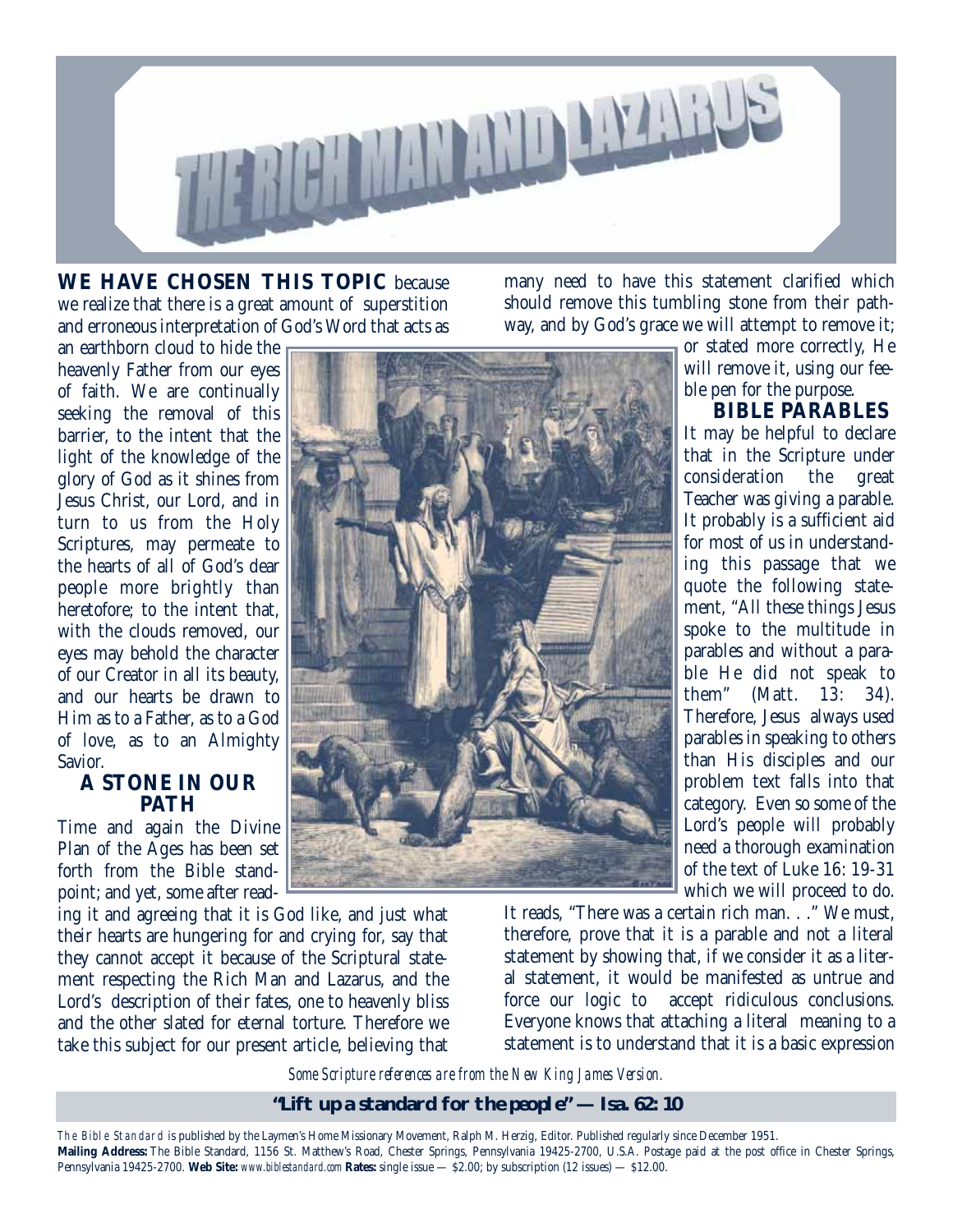without it being a metaphor, an allegory or a symbol. If it is a statement of literal facts, then all the facts must be taken literally. This would mean that just because a certain person was rich and lived in great abundance every day, as many wealthy people do, and was clothed in purple and fine linen he would go to an eternity of torment, without a single charge made against him along criminal lines of murder, or injustice, or blasphemy, for in the account nothing of the kind appears. Furthermore, nothing is said of the poor man as being an honest, just and godly person, but merely that he was poor, full of sores, which the dogs licked, and that he ate the crumbs from "the rich man's table." If these be the grounds and conditions upon which any of us have hope for eternal life, surely very few, if any, could ever attain it. In all probability no one has ever met exactly either of these two experiences. Therefore what little ground have we, according to this far-fetched literal application, to have hope of being released from the dreadful condition portrayed.

#### **WHAT IS A PARABLE**

But enough of this! If we are thinking at all logically, we should see clearly that the statement is parabolic; and we must look for an interpretation as will fit all conditions of the parable's meaning. Now what is a parable? Webster defines a parable as "a simple story used to illustrate a moral or spiritual lesson." Many of the stories in the Bible are labeled as parables, but this one, along with some others, is not so indicated.

**A REASONABLE EXPLANATION** Viewing the matter as a parable, our difficulties all disappear as soon as we look at the key that will unlock its meaning. Jesus in this parable was criticizing the leaders of the Jewish nation and foretelling their fate. He Himself was an outcast, so were His disciples and so have all that have become His followers, "As He was, so are we in this world." "The Rich Man" of the parable represented the Jewish nation. The fine linen he wore represented the typical justification granted to that nation under the Law Covenant made with Israel at Mt. Sinai. *The Rich Man's* purple raiment pictured the royalty which belonged to Israel as God's typical kingdom in the world—God's chosen people. Hence we read, "Solomon sat upon the throne of the kingdom of the Lord, in the room (or stead) of his father David." Jesus recognized this kingdom dignity as still belonging to that nation when He said, "The kingdom shall be taken from you and shall be given to a nation bringing forth the fruits thereof" (Matt. 21: 43). *The Rich Man's* bountiful table represented the glorious

promises of God which were primarily for the Jews, and granted to no other people until after they had rejected Jesus and crucified Him. St. Paul refers to this table in this way and quotes David the Prophet, saying, "Let their table become a trap and a snare and a recompense to them" (Rom. 11: 9; Psa. 69: 22). This

*"Let their table become a snare before them, And their well-being a trap." Psa. 69:22*

was because they did not rightly appreciate their glorious promises and live up to the conditions which they required. The death of *The Rich Man* represented the cutting off of national Israel from all those special privileges and advantages every way which had been theirs for centuries. *The Rich Man* (the Jewish nation) began to sicken at the time of the crucifixion—from the time that Jesus said, "Your house is left unto you desolate; henceforth you shall see Me no more until that day when you shall say, Blessed is He that comes in the name of the Lord" ( Matt. 23: 38, 39).

The saintly few were gathered out of Judaism into relationship with Christ at Pentecost, and "The Rich Man," the nation, continued to be sick and symbolically died in the year A.D. 70, when Titus, the Roman general, captured Jerusalem, the entire land of Palestine being laid waste. The Jewish nation has been a dead nation from the year A.D. 70 and has been in *hades,* in the tomb. But this implies its resurrection in due time, for the figure of the tomb, *hades,* does not represent a perpetual condition, but a temporary one, from which Messiah will grant a release, and *hades,* in every sense of the word, will be destroyed (1 Cor. 15: 55). But the parable declares that the "poor man" was in torment! How could this be, seeing that the word *hades* signifies the death state, the unconscious condition? We answer that the Jewish people have a double application, in the parable and out of it. Nationally they were dead or asleep, but as a people they are very much alive—no other people more so. It is as a people that they have been suffering the tortures of persecution during the past nearly twenty centuries—the persecutions in Russia, the Holocaust, etc.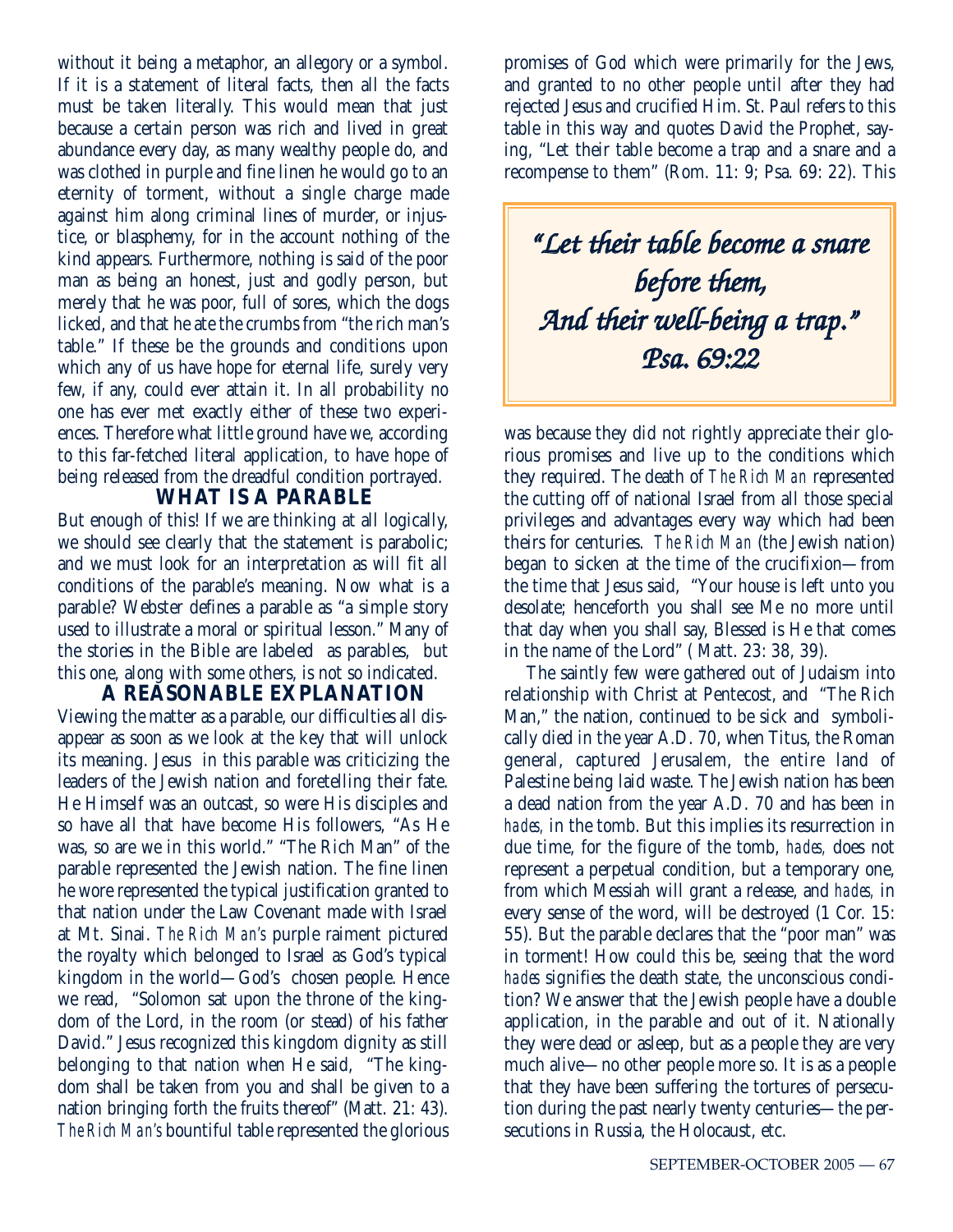#### **ISRAEL'S HOPE—ZIONISM**

While as a nation they had been dead, buried, in *hades,* and have waited for a revival, a resurrection, as it were of which the present Zionism is an advance token. Zionism had its first glimmer of hope in 1878 and that spark of life for Israel to attain a homeland has since brought steady progress to its recognition by the United Nations and its establishment as a nation in 1948. In the future Israel's persecutions are to end, when Messiah's glorious Kingdom shall take its power; and then will come their national resurrection, for they are to be actively and specially identified with the Messianic Kingdom shortly, as its earthly and visible representatives. As the two tribes of Judah and Benjamin were represented in *The Rich Man* in a very special sense, the other ten tribes, scattered among the surrounding nations, would, at a like proportion, be represented in Lazarus' brethren. God's dealings with the Jews will be the same wherever they are—no preference will be shown—"They have Moses and the Prophets, let them hear them." This could not be applicable to any except these two tribes and the other ten tribes of Israel, for they alone had Moses and the Prophets.

*A Captive people, scattered ev'rywhere, Amid the nations driven to and fro, Yet always receiving Jehovah's care, And ne'er by Him forgotten in their woe—* 

*That people is God's chosen Israel, From far and near they gather to their home, In peace and plenty shall they ever dwell,*

#### *HADES AND SHEOL*

The most informed Bible teachers will concede that the Greek word *hades,* and the Hebrew word *sheol,* rendered *hell* in our common version, really signify the death state, the tomb. Various Scriptures tell us of the silence of *sheol* and *hades,* and that there is neither wisdom nor knowledge nor device there; that the dead know not anything (Eccl. 9: 5, 10). Many, therefore, have been perplexed greatly at the statement of this parable, that *The Rich Man* lifted up his eyes in *hades,* being in torment. The difficulty dissolves as soon as we have the proper interpretation of the parable and see that the Jewish people died as a nation and were buried as a nation, but did not pass out of existence completely.

The people of Israel, outcast from their own land among all the nations of the earth, are very much alive, socially and personally, having suffered for all these centuries and continuing to do so even now. Only very recently we have had an example of how this *Rich Man* (Israel), dead as a nation, but alive as a people, has appealed to Father Abraham to have Lazarus cool his tongue with a drop of water. Of course, the thought would not be that a literal finger would take a drop of literal water to cool a literal tongue. A drop of water on the tip of a finger would not afford much relief anyway, besides it would evaporate before it could reach a literal tongue in such heat. The interpretation must be looked for along the lines of the parable. The fulfillment came among other ways when the Jews of this country in a general petition requested the President of the United States to co-operate with other Christian nations and intercede on behalf of their people in Russia that they might have more liberty and less persecution, that their torments might be cooled. Of late there has been a general exodus from that country to Palestine.

**FINDING THE LAZARUS CLASS**

If we have found *The Rich Man*, let us now seek for poor Lazarus. He represented a God fearing and God-seeking class outside the mode of official Judaism—not all the Gentiles, but certain ones concerning whom Jesus said, "I have not found so great faith, no, not in Israel!" The Jews were in the habit of speaking of the Gentiles as "dogs." The great Teacher Himself used this expression (Mark 7: 25-30). Lazarus had no fine linen garment granted to him because he was outside the model of Israel, for whom alone the typical sacrifices were offered. Lazarus had no purple robe for the same reason, because the kingdom of blessing, for the time, belonged exclusively to the seed of Abraham. The dogs (other Gentiles) licked his sores, in the sense of considering the Lazarus class upright and godly and in some sense showing sympathy for them. His eating of the crumbs that fell from the Rich Man's table signifies that as Jesus did, on a few occasions, allow some special blessings of healing, which were for the Jews, to go to this worthy class of Gentiles, so some crumbs of favor went to some God-fearing Gentiles during the Jewish Age. For instance, in connection with the daughter of Jairus raised from the dead (Mark 5: 22-24), a crumb from *The Rich Man's* table came to one noble-minded Gentile who reverenced God and who had built a synagogue for the Jews. The healing of the centurion's servant was another crumb from *The Rich Man's* table to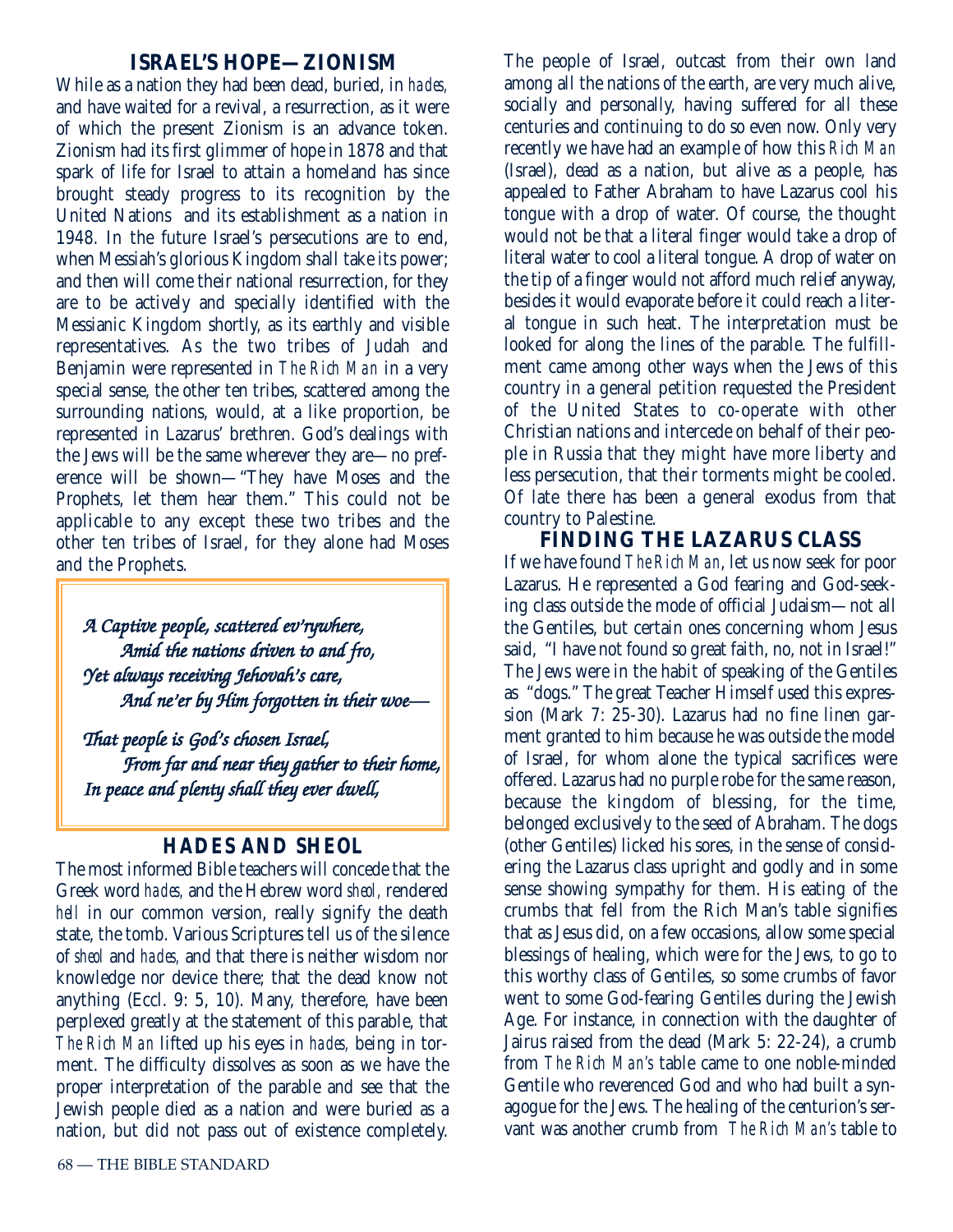one of the Lazarus class (Matt. 8: 8-10). Healing the daughter of the Syro-Phoenician woman was another crumb from *The Rich Man's* table to a member of the Lazarus class (Matt. 15:26). In answer to her request Jesus said, "It is not proper to take the children's bread and give it to dogs" (Gentiles). Accepting the suggestion the woman replied, "Yes, Lord, yet the dogs eat of the crumbs which fall from the children's table." Her faith in God marked her as one of the Lazarus class, outside *The Rich Man's* household. She was a companion of dogs (Gentiles), and for the time could merely have a crumb from *The Rich Man's* table.

As the death of *The Rich Man* represented a change in his affairs, so the death of the Lazarus class indicated a change in the affairs of this outcast class. But, instead of being buried, they were carried by angels to Abraham—not to heaven, not to purgatory, not to some intermediate state. As Abraham in the parable represents God, the receiving of the faithful of the Lazarus class by Abraham figuratively represents the

*"In hell, where he was in torment, he looked up and saw Abraham far away, with Lazarus by his side" Luke 16: 23. NIV*

acceptance of this class as the true children of Abraham—true children of God. As Jesus went outside "the camp" bearing the reproach of His nation before He died, so did all of His Jewish disciples who belonged to that nation. They were all recognized as outcasts with the Gentiles; these the Lord received as His spirit children by the begetting of the Holy Spirit. And so St. Paul says that those who were by nature Gentiles were not of the stock of Israel. But, "If you are Christ's then you are Abraham's Seed (children), and heirs according to the promise"—joint-heirs with Christ, members of the great Messiah (Gal. 3: 29). Here, brethren, we have a consistent interpretation of this parable. It assists also in illustrating to us the special relationship of the Jews under the Law Covenant and how this special relationship was lost by reason of their unbelief and how their unbelief alienated them from the Divine favor of this Gospel Age and constituted a deep and wide gulf between them and the spiritual Israel class (the Church), represented in Lazarus in Abraham. We thank God that the promise of the Scriptures is that with the end of this Gospel Age, this

gulf of unbelief and consequent separation from Divine favor, will pass away and Israel will be delivered from the torments of these centuries and experience a national resuscitation or resurrection under the glorious privileges, favors and advantages of the New Covenant shortly to be inaugurated.

Since God's favors are in this way marked out for the heavenly and the earthly Seeds of Abraham, the earthly through the heavenly, it follows that the blessing of the other nations will come about through their affiliations with these. In other words, we may understand that the Divine Government established in Israel in the hands of the Ancient and Youthful Worthies will be the center of Divine favor, and the people of other nationalities must come to this center for their supplies of Truth and Grace. The prophet represents the matter, saying, "Many nations shall go and say, Come and let us go up to the mountain (kingdom) of the LORD, and to the house of the God of Jacob; and He will teach us of His ways, and we will walk in His paths: for the Law shall go forth from Mount Zion (the spiritual Kingdom) and the Word of the LORD from Jerusalem (the center of the earthly kingdom)" (Mic. 4: 2). Glorious will be that day.

#### **WORLD TO UNDERGO RESTITUTION**

In this way all nations, peoples, kindreds and tongues shall be brought gradually to an appreciation of the Divine Plan; they shall all be blessed with Restitution privileges and opportunities and with an enlightenment from the rays of the Sun of Righteousness, which then through the appointed channels will be flooding all the earth. Thereby will the original Covenant have its amplified fulfilment; first, in The Christ, the spiritual Israel; secondly, under the New Covenant with Israel after the flesh; and through these it will bless all the families of the earth, so that all the willing and obedient may gradually attain to the standard of the children of God and be possessed of the "liberties of the sons of God"—freedom from sin, sorrow, pain and death. As the Old Law Covenant was with Israel only, so the New Covenant will be with restored Israel only. Other nations will share in it by conforming to the law emanating from Jerusalem (Mic. 4: 2), "proselytes of the gate," not under the Old, but under the New Covenant (Ezek. 16: 60, 61). "He that has an ear to hear, let him hear."

\*\*\*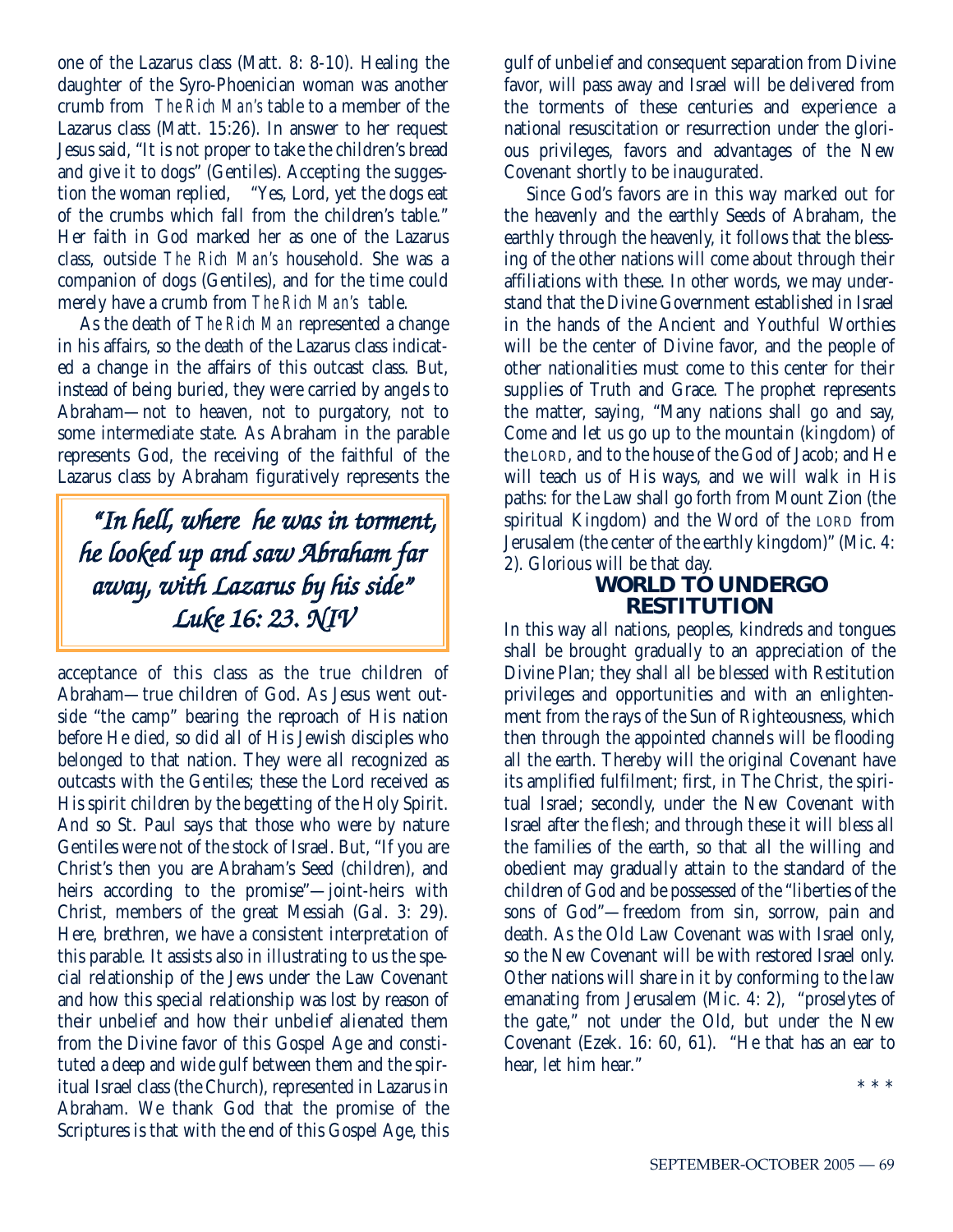# The Christian's

### *"Take up the whole armor of God, that you may be able to withstand in the evil day, and having done all, to stand."***—Eph. 6:13**

BY SEEKING TO KNOW GOD'S WILL in order to do it, His people are preparing themselves for their position in the Kingdom. Fortified by the development of Christlikeness, these will not fall (2 Pet. 1: 5- 11), no matter what the trial that the Lord may permit to come upon them. In our text the Apostle Paul indicates that some would be able to stand in "the evil day," and it implies that a great many at that time would not be able to stand. He declares that those who hope to stand in that day would need to put on "the whole armor of God." The metal accoutrements of the thirteenth century jouster are not what is meant here, but rather, it is the various pieces of the Christian's armor that would be indispensable, the graces of character like faith, love and obedience, and he intimates that only those fully armored with such would be ready for the onslaughts of that day.

The Lord did not reveal to the Apostles when "the evil day" would come. They knew that it was then future, but how far in the future they did not know. They did not expect it before their death; for some of them said that they expected to put off the present body, by death, and to awaken in the first resurrection, and that they believed the Second Coming of Christ to be some little time distant. Evidently it was a part of God's plan to keep His people uninformed concerning the exact time and day of the Lord's presence, until due (Mark 13: 32; 1 Thes. 5: 1-5); but He provided for them that they would be able to stand when "the evil day" would arrive, if they would diligently put on and keep on the Christian's armor.

God's Word points us to the great Time of Trouble with which this Gospel Age ends and with which the 70 — THE BIBLE STANDARD

New Era of the Millennial Kingdom is introduced. It is indicated as a time of very severe trial, not only to the world, but also to the Lord's people. This "evil day" is now upon us; for "the great day of his wrath is come; and who shall be able to stand?" (Mal. 3: 1, 2; Rev. 3: 10; 6: 17). The urgent message to the Lord's people for this "evil day" is "Put on the whole armor of God" prepare yourself for the great testing of this day, that you may be able to stand! Get ready! Each piece of the armor, each grace of the holy Spirit, is a part of the necessary preparation for this "evil day," when "every man's work shall be made manifest: for the day shall declare it, because it shall be revealed by fire; and the fire shall try every man's work of what sort it is" (1 Cor. 3: 13; 4: 5; Eph. 6: 13-18; 2 Pet. 1: 4-11; Gal. 5: 19-26).

The Apostle Paul forewarned the Church that in "the latter times," "the last days," "perilous times" would come, when many would "depart from the faith" (1 Tim. 4: 1, 2; 2 Tim. 3: 1-7). The times in which we live are peculiarly perilous to Christian faith, because of the many subtle and delusive forms of error now springing up to intercept the progress of the Truth. God's provision for His people is equal to the emergency of these "perilous times." Never before this "evil day" was the *whole* armor of God so much needed. The Lord hands us this armor, piece by piece, and tells us to put it on and to wear it, that we might become accustomed to it and feel at ease and at home in it, for no one can stand without it in this, "the evil day."

Some—a few—have been heeding the counsel. Carefully they have buckled on every part of the armor as fast as they have received it, and in consequence they today stand completely clothed with the Truth of the Word and its Spirit. Their hips are strengthened by it (they serve God by obedience to His instruction); their feet are shoed with it (their conduct is upright); and it covers their head (their mental, moral, and religious faculties) as a helmet of salvation (protecting them from the snares and delusions of error). Also they have on the breastplate of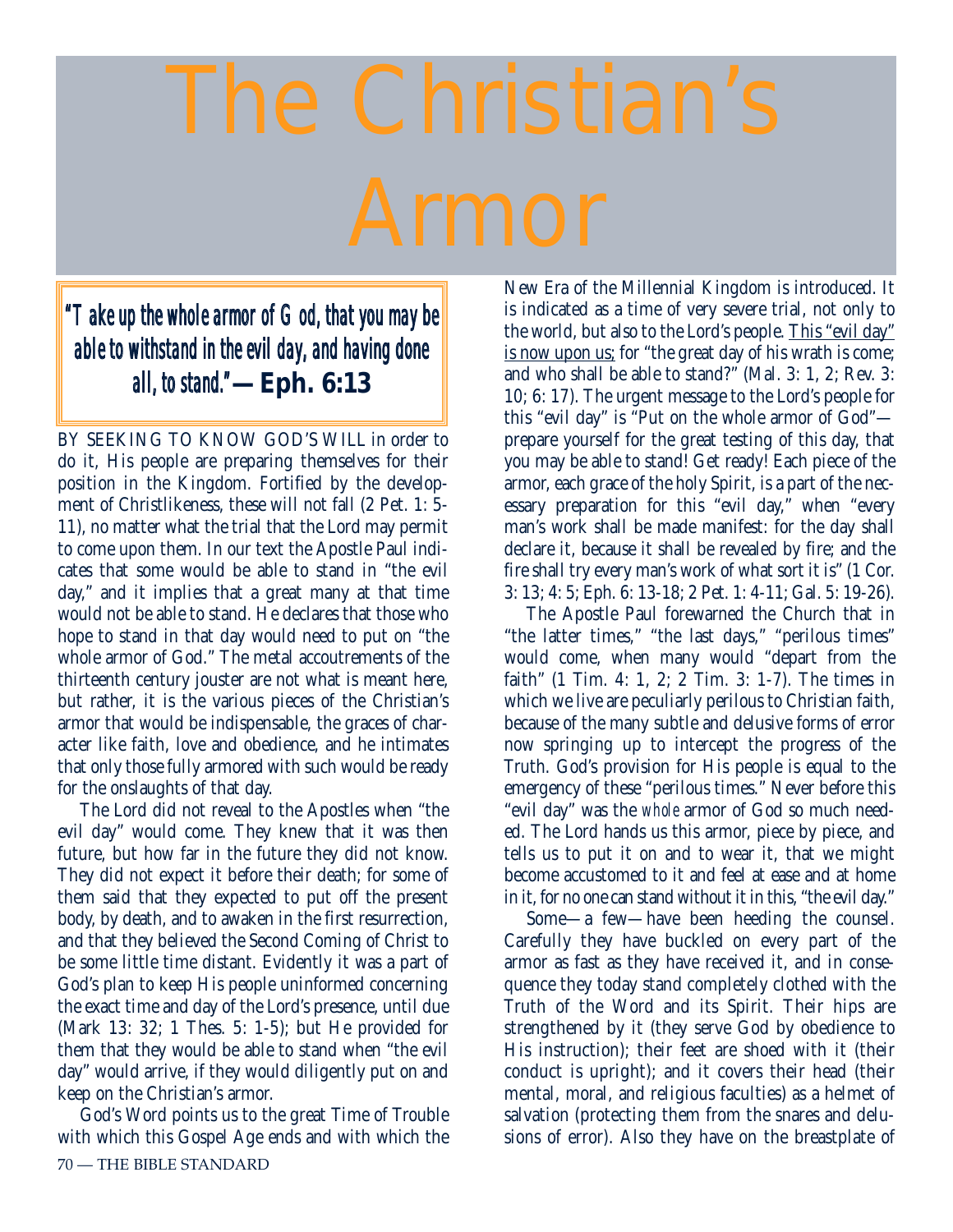righteousness—Christ's righteousness and a righteous character, which the Truth has developed in them; and in their hands they carry the Sword of the Spirit, which is the inspired Word of God, and which they are now able to handle with ease and vigor in defense of the doctrines of Christ; while their shield of faith is an able defense against all the fiery darts of the enemy, so that the flying arrows do not even jar the armor or stun "the inner man" (Eph. 3: 16).

Praise God for such an armor! Have you put it on? Do not rest satisfied with the idea that you can get along as well as your fathers did, with the armor as they had it. The time has come when you must have it as needed today, or you will surely fall. The armor as presented to the Saints of the past was sufficient for their day and trial, but a greater prevalence of error and trial of faith in this "evil day" necessitates a more complete defense.

Christian faith is being tested today as never before. Satan and his agents have today invented a greater multiplicity of beliefs contradictory to God's Word than ever before. Because many have "received not the love of the truth, that they might be saved," God has permissively sent them a "strong delusion, that they should believe a lie" (2 Thes. 2: 10, 11). Many thousands have fallen into various modern delusions, such as the Evolution theory, Higher Criticism, Modernism, Theosophy, Islam, New Age, Polytheism (three God's in one), Spiritism, Christian Science, Mormonism, *etc.,* and thousands of pulpits in Christendom are preaching infidelity and everything except the Truth of God's Word.

Instead of putting on the whole armor of God and standing, ready and properly equipped to defend

themselves and others against the attacks of the world, the flesh and the devil, many have laid aside much of

the armor, piece by piece, and have gone to sleep. Some and have gone to sleep. Some "How long will you slumber, O sluggard? When will you rise from your sleep? A little sleep, a little slumber, a little folding of the hands to sleep: so shall your poverty come on



you like a prowler, and your need as an armed man" (Prov. 6: 9-11; 24: 30-34 NKJ).

But we who are faithful soldiers of the cross are properly armored, wide-awake and on the alert at all times. We are "the children of light, and the children of the day: we are not of the night, nor of darkness. Therefore let us not sleep, as do others; but let us watch and be sober. . . . Let us, who are of the day, be sober, putting on the breastplate of faith and love; and for an helmet the hope of salvation" (1 Thes. 5: 5-8). "Stand therefore, having girded your waist with truth, having put on the breastplate of righteousness, and having shod your feet with the preparation of the gospel of peace; above all, taking the shield of faith with which you will be able to quench all the fiery darts of the wicked one. And take the helmet of salvation, and the sword of the Spirit, which is the word of God" (Eph. 6: 14-17 NKJ). Thus only, as our text declares, will we be "able to withstand in the evil day, and having done all, to stand."

\* \* \*



*I called on a soldier, and found him in bed I thought he was ill—or possibly dead; His helmet was off, his sword on the floor— But I felt quite relieved when I heard a slight snore, I tried to awake my Christian friend; I spoke to him gently, not to offend, Then shouted, then shook him, but all was in vain— He opened his eyes, then closed them again. So far as I know he still rests in peace, Waiting for death to bring him release; He gave up the battle e'er victory was won— How can he expect his Captian's "Well done"?*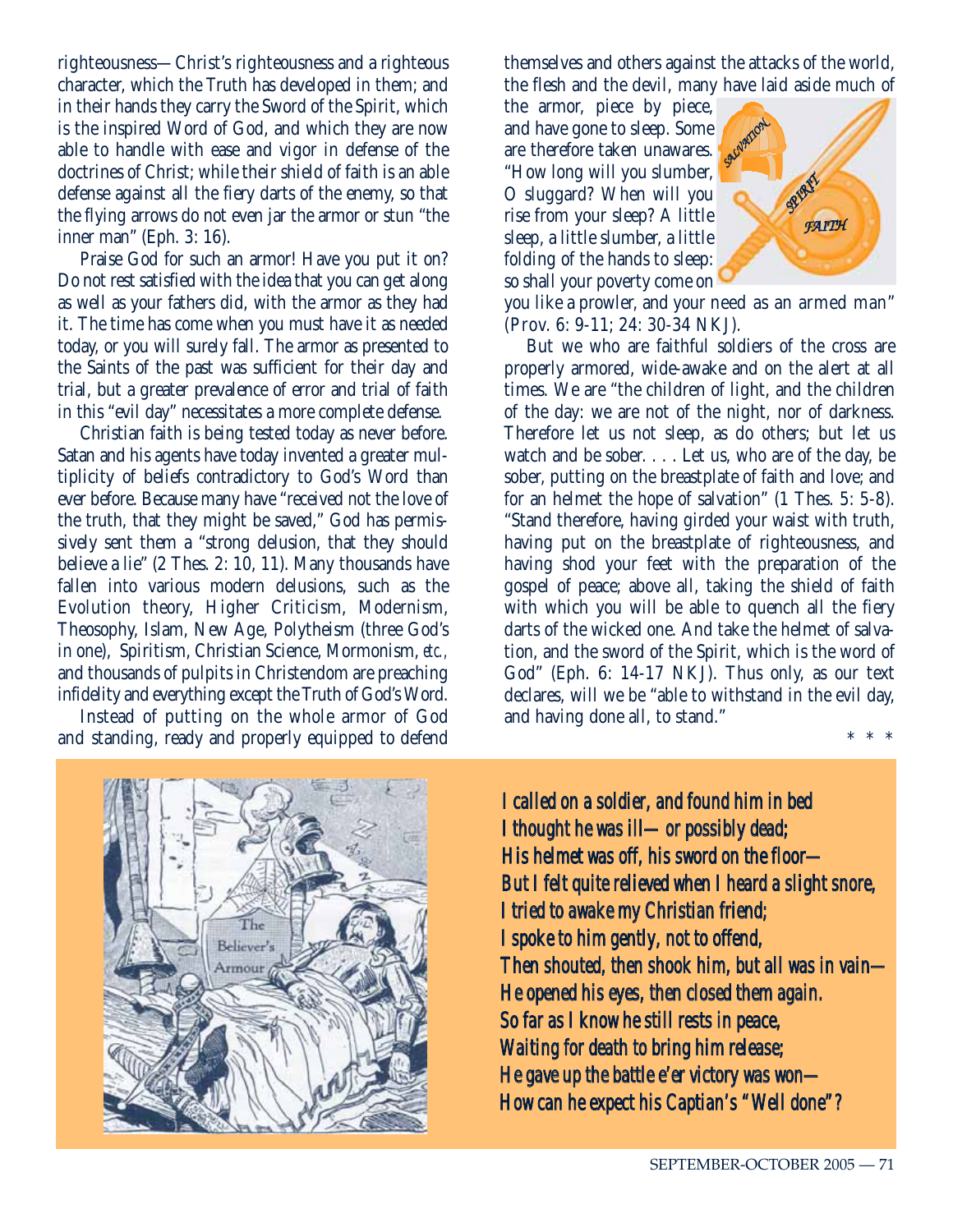# *Satan's Lie*

# *"The devil...was a murderer from the beginning, and does not stand in the truth, because there is no truth in him. When he speaks a lie, he speaks from his own resources, for he is a liar, and the father of it."—John 8: 44 NKJ*

**FOR CENTURIES** the commonly held idea has been that Satan, the Devil, has a fleshly body with a frightful countenance, with horns, hooves and a forked tail, and that he is busily engaged in superintending a fiery place of torture, where the wicked are eternally tormented. This, however, is a misconception; it is built, not upon the Bible, but upon human ignorance, tradition and imagination, handed down from the Dark Ages. Some, revolting against such crude ideas, reject them, but go to the opposite

extreme, and claim that there is no personal devil, that the Satan of the Scriptures is only an evil influence.

According to the Bible, however, Satan is a real personal being, but not with a fleshly body. (For proofs that Satan is a person, please see B.S. No. 700—a copy free on request.) He is a spirit being; and, like other spirit beings (John 3: 8), he can come and go as the wind—he is invisible, yet very powerful. As Lucifer (Isa. 14: 12), and

as represented by the king of Tyre (Ezek. 28: 12), he was perfect until he sinned (v. 15). Other angels, of lower rank, sinned also; and Satan, having superior powers, became their ruler or prince, and as such is called "the prince of devils" (Matt. 12: 24-27).

We know that Satan and his angels are not in some far-off fiery abyss, torturing millions of the human family, for nothing of the kind is taught in the Bible. Instead, the Scriptures show that at the time of the Flood Satan (who had been cast down from heaven— Luke 10: 18) and together with his host of evil spirit beings are imprisoned in *Tartarus,* in restraints under darkness in the earth's atmosphere, "unto the judgment of the great day" (2 Pet. 2: 4; Jude 6). They are not at liberty to go about, without restraint, through-



out the universe any longer (compare Job 1: 7). Satan is therefore, "the prince of the power of the air" (Eph. 2: 2), and has associated with him in this sphere the other wicked angels. They are evil and oppose everything that is of God and righteousness, and especially oppose and persecute those of humanity who renounce the works of the devil, the flesh and the world, and seek to walk in Jesus' footsteps.

#### **THE GREATEST OF ALL LIES THE FIRST LIE—**Satan's monstrous lie—was told in

the Garden of Eden, to Mother Eve, the first woman. The serpent was manipulated by Satan as his agent. Satan himself was originally the only rebel against God. His associates, the fallen angels who sinned, were not with him in his rebellion until some time afterward. Satan by obsession caused the serpent to move about under his direction, not audibly speaking but rather by movement and action. Therefore, we are inclined to believe that the serpent did not speak a lan-

guage audibly, but by its actions. As we know, "Actions speak louder than words."

God had told our first parents that they could eat of the fruit of all the trees of the garden except those in its center. He had forbidden them to eat of the tree of the knowledge of good and evil (Gen. 2: 9, 16, 17), without telling them the reason why. The fruit of the trees that they were forbidden to eat were just as wholesome as that of the other trees of the Garden. They were not poisonous or contaminated in any way. It was simply a test of their obedience, their loyalty to God. He had told Adam that disobedience, disloyalty, in this matter would result in death—"you shall surely die" (Gen. 2: 17; 3: 3). It is impossible for an intelligent person, either a human being or a spirit being,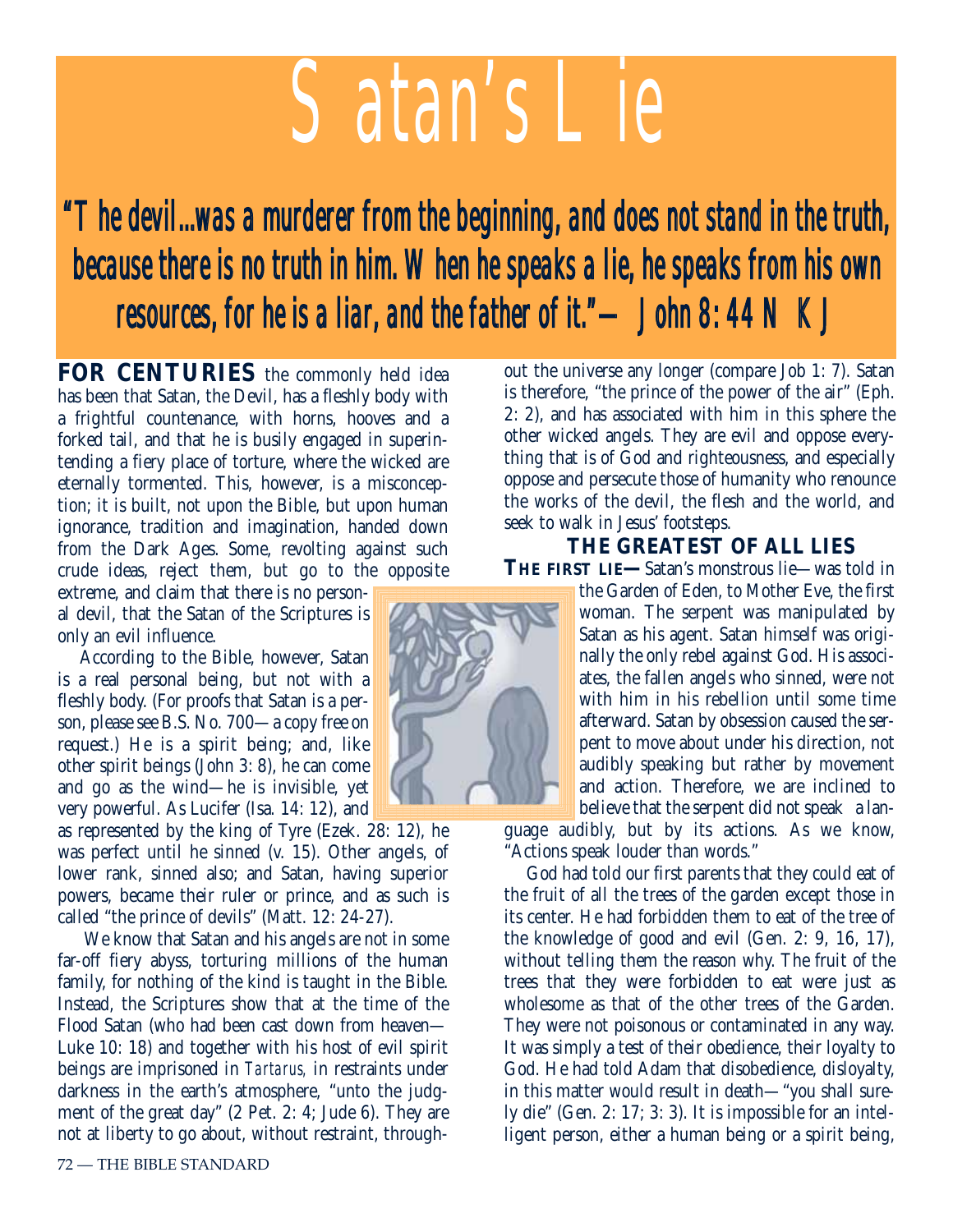to live eternally in God's universe, who is disobedient to Him.

In God's warning to father Adam, He said nothing at all about eternal torment. According to the Bible, the willful sinner is to die, to perish as a natural brute beast perishes (2 Pet. 2: 1, 12). As we showed in B.S. 279 (a copy free on request), God's eternal favors are for those only who abide in His love. "The wages of sin is death; but the gift of God is eternal life through Jesus Christ our Lord" (Rom. 6: 23).

The serpent by eating of the forbidden fruit without dying, seemed to Eve to support Satan's lie. Because, instead of dying, the serpent thrived by its eating of that which was prohibited. We know that in some manner through the use of the serpent Satan declared his monstrous lie, "You will not surely die" (v. 4), to Mother Eve; and he told her also that God evidently was trying to keep her and her husband in ignorance, blindness, darkness, and that it was time for them to awake, to assert their rights, and to make it better for themselves by eating of the forbidden fruit. "For God knows that in the day you eat of it your eyes will be opened, and you will be like God, knowing good and evil" (Gen. 3: 5).

In this way, by the instrumentality of the serpent, Satan "beguiled Eve through his subtlety," impressing upon her mind "that the tree was good for food, and that it was pleasant to the eyes, and a tree desirable to make one wise" (2 Cor. 11: 3; Gen. 3: 6). Eve, thinking that she was bettering matters for herself and her husband, "took of the fruit and ate. She also gave to her husband with her, and he ate." "Adam was not deceived, but the woman being deceived fell into transgression" (1 Tim. 2: 14)—they both were in the transgression against God's command; Eve was deceived, but Adam was not deceived—he sinned willfully. He knew better; but when he found that his dear wife had disobeyed God and had eaten of the forbidden fruit, and had come under the sentence or curse of death, he evidently was overwhelmed at the thought of losing his wife, whom he loved so dearly; he evidently realized (as God had said—Gen. 2: 18) that it was not good that man should be alone, without an helpmate for him, and became so discouraged that he determined to die with his wife, loving her so much that he would rather die with her than to live without her. Therefore, he manifested that he loved the creature more than he loved the Creator (Rom. 1: 25).

Satan's object in telling his monstrous lie is very clear. Other Scriptures show us that as Lucifer he already had been saying in his heart that he would like to have a higher position than others and higher powers than those which God had given to him; in his overleaping ambition he even purposed to be "like the most High" (Isa. 14: 13, 14). He desired to be a sovereign, so that he might work out his own plans. He evidently had no thought of supplanting the Almighty, but had the pride to suppose that he could manage affairs better than God could, and that if only he had a small section of the universe under his control he would demonstrate his great abilities and overshadow the Almighty.

When man was created, Satan's opportunity for exercising his ambition seemed to have come. Man possessed a power that the angels did not have—he could propagate his own kind, and was commissioned to fill the earth, and to bring it all to Edenic perfection. Satan saw what appeared to be his chance. He evidently thought that by putting the first pair into subjection and making them his subjects, and alienating them from the Almighty, he would control a race, and would eventually be the spiritual prince, or ruler, of earth and its inhabitants. It was in order to carry out this program that Satan deceived Mother Eve by telling her his monstrous lie, and by it he succeeded in bringing our first parents under his control.

#### **ANOTHER DECEPTION**

When Lucifer *(light-bearer*—Isa*.* 14: 12; Ezek. 28: 12- 19) thus became Satan *(adversary)* and told his monstrous lie, he became the "murderer from the beginning"—he murdered the human race, though this was not his intention. When he perceived that his subjects were perishing under the Divine sentence of death, and that they were progressively becoming weaker, mentally, morally and physically, he thought to circumvent the Divine penalty by introducing fresh vigor, renewed life, into the human family. He did this by seducing some of the angels. Originally the angels apparently had the power of materialization—of taking human form or any other form that they might choose. Satan, in carrying out his program, caused some of them to deflect from their loyalty to God and to their own nature, by inducing them to materialize and live as human beings and, by taking human wives, to propagate offspring.

According to the Bible account this must have progressed for a long time, perhaps centuries. In Gen. 6: 2 we read that "the sons of God saw the daughters of men that they were fair; and they took them wives of all which they chose." The children born to them were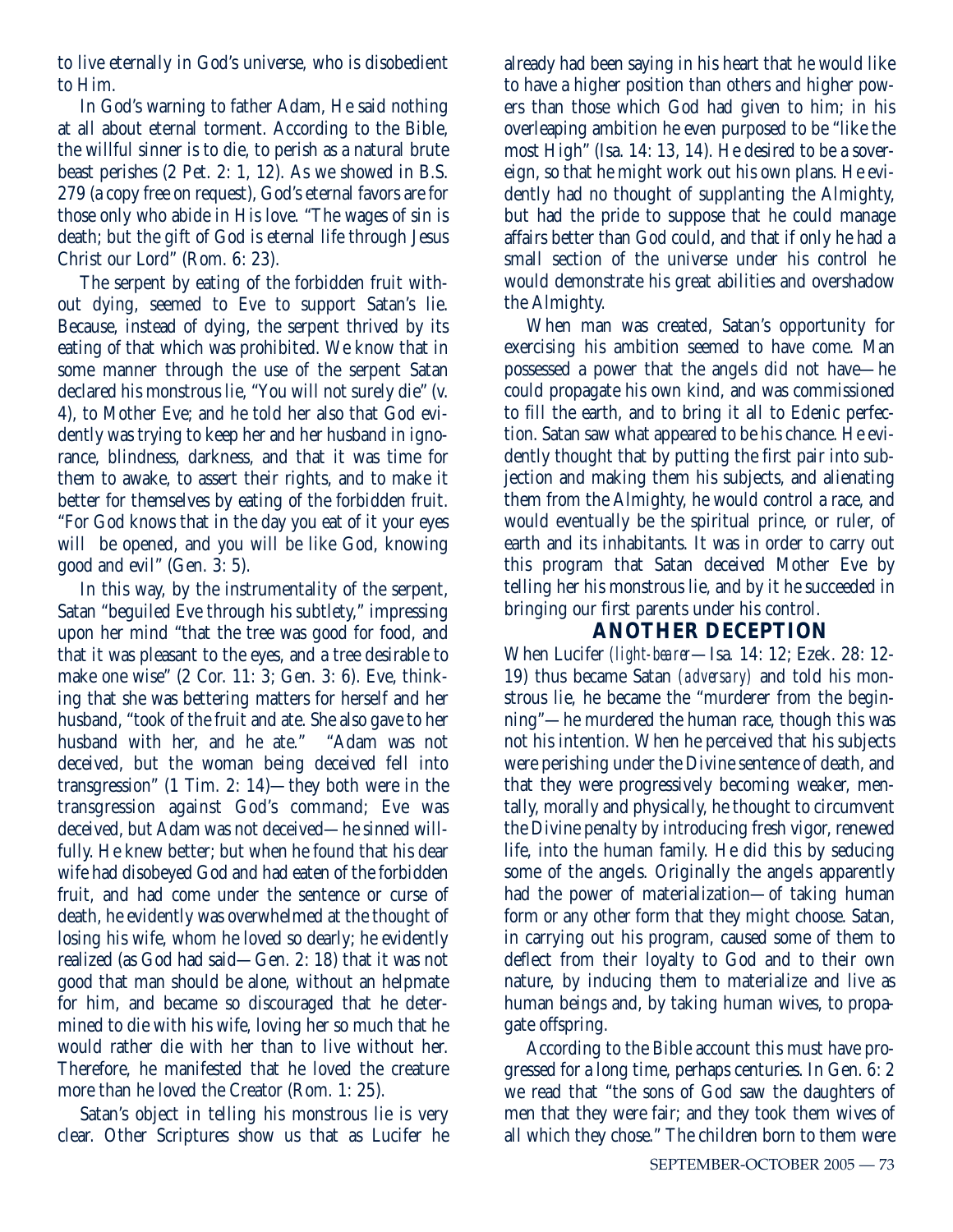"giants" physically, and "men of renown" intellectually (v. 4). The virility of the angels, grafted upon the human stock, produced a race that was superior in some respects, but in other respects very inferior. Begotten and born in opposition to the Divine authority and will, and by their rebellious nature, these giants were very inferior morally—they were degraded, brutish, devilish.

Soon the earth was filled with violence (v. 5). The imperfect and impaired race of Adam, was enslaved mentally, morally and physically, and rapidly became contaminated. Noah and his family, however, were not corrupted; they were of pure Adamic stock and loyal to God—Noah was "perfect in his generations" (v. 9). Then came the Deluge, which God had determined, and had withheld until that time. In it God swept away both the progeny of the angels and the impaired, contaminated Adamic stock that remained. None of those who received their life-principle from the materialized angels were of Adamic stock. None of them, therefore, has any share in the redemptive work of Jesus, which was only for Adam and his race; hence none of them will have any part in the awakening of the dead and the "restitution of all things" (Acts 3: 19- 21), which God has promised shall be accomplished by the glorious Messiah during His Thousand-year Kingdom reign. They merely perished—were blotted out in the Deluge, as natural brute beasts. They were an illegitimate generation not authorized or provided for by God.

#### **THWARTED, SATAN TRIES AGAIN**

"The angels which kept not their first estate, but left their own habitation" and married wives of the human family and begat children, were restrained*,* cast down into the earth's atmosphere as a prison, no longer being permitted to go about throughout the universe (Jude 6). They—and likewise Satan—were no longer allowed to materialize in human form.

Therefore Satan's plan for an empire of his own failed. But, still rebellious in spirit, he took up a new line of battle against God. In furthering it he would be content to use humanity as his tools, even though they were imperfect and dying. They would be his slaves and he would embitter them against God, and thus defeat God's plan on humanity's behalf.

Satan realized that the secret of his power with mankind must be in his deception of them. If the human race knew that they were being led captive into sin at the will of Satan and his fallen host, they would rebel against him. In order to hold humanity as long as possible as his slaves, he realized that he must seduce them by fostering ignorance and superstition. He must alienate them from God. Accordingly, he determined to make them think of God as a terrible being, One unworthy of their love and confidence, One ready to fiendishly torture them forever, One whom they might dread, that they could not love and worship in spirit and in truth.

As a basis for this great scheme of human ensnarement and obsession Satan used his original monstrous lie, "You will not surely die." For now well over 4,000 years he has sought by every means in his power to instill that lie into the minds of humanity in every land and to keep it there.

Satan has caused mankind in general to be deceived into believing that each one of Adam's race has something inside of him, which he called the immortal soul, claiming that it lives on and is indestructible, that God Himself cannot destroy it, and that it is sure to continue to live on after the body as an external shell is cast

## *Since the flood, Satan continues to use his original monstrous lie, "You will not surely die."*

off in death. He has deceived them also into believing that good people go to heaven when they die, and bad people to a place of eternal torture, and has twisted the Bible hell into meaning a place of eternal torture. Thus He has blasphemed God's character in order to perpetuate the deception of his original lie. He has his demon host to co-operate with him in making light appear darkness and darkness appear light, to deceive mankind and to keep them in subjection (Isa. 5: 20).

How thoroughly he has succeeded in this scheme the whole world is witness. Despite the fact that man's five senses tell him that the dead are dead, not *living*, in torment or otherwise, the masses of mankind, blinded by Satan, believe to the contrary—that the dead are more alive than before they died. Despite the consistency of God's Word, "You will surely die," and the inconsistency of Satan's lie, "You will not surely die," practically the whole world is enslaved by Satan's lie, though more and more thinking people are repudiating it.

In Rev. 14: 8; 17: 2; 18: 3, the condition of the whole world in the Gospel Age is pictured as one of being drunk with the wine of such false doctrine and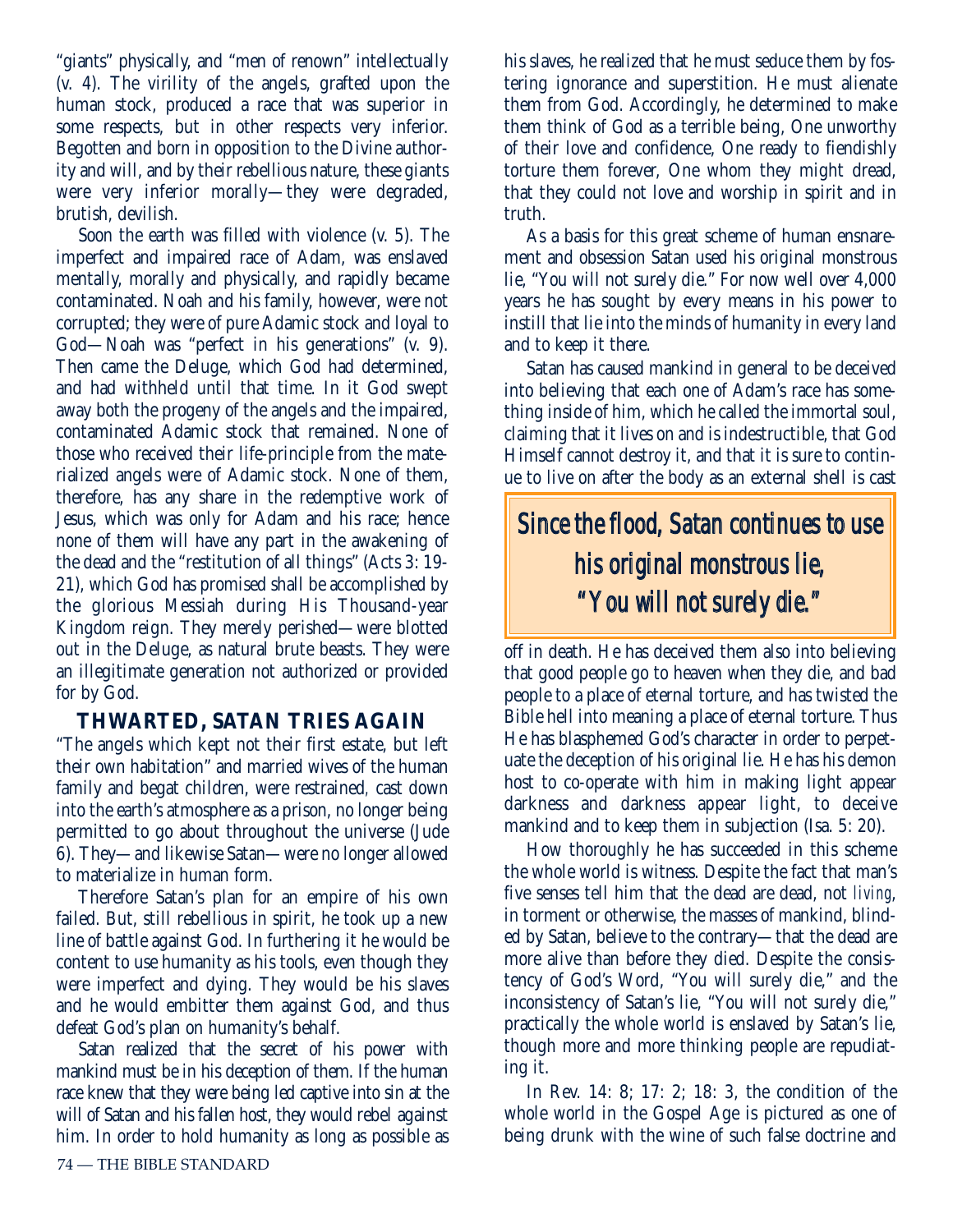consequent infidelity to God. 2 Cor. 4: 4 says "the god of this age has blinded the minds of unbelievers, so that they cannot see the light of the gospel of the glory of Christ."

#### **SPIRITISM AND HYPNOTISM**

One of the most baneful results of Satan's monstrous lie is that it opens the way for the fallen angels to take advantage of people. It opens the way for people to believe that they can talk to the dead through spiritmediums. While we acknowledge that many spiritmediums are merely frauds, we have reason to believe that many of them are sincere, but deceived. Many of them, and those who seek to use them, thoroughly believe that in spiritualistic seances they are communicating with the dead.

Only the Bible and its uniform teaching, from Genesis to Revelation, that "the dead know not any thing," and that "there is no work, nor device, nor knowledge, nor wisdom, in the grave [*sheol*]" (Eccl. 9: 5, 10), can really save anyone from the Spiritism delusion, and related delusions. It alone shows that a demon host is cooperating with Satan, to prove and uphold his lie, to enslave mankind and keep them enslaved, and to separate them and keep them away from God and His Truth, as revealed in the Scriptures.

Witches, wizards and necromancers were forbidden by God in the land of Israel (Lev. 19: 31; Deut. 18: 10, 11; Isa. 8: 19); and yet some existed, and they were visited by those who were not fully in harmony with God. Israel's King Saul was one of these and in disobedience to God contacted the witch of Endor (1 Chro. 10: 13; 1 Sam. 28: 6, 7, 11-16, 19, 20). She described what she saw to King Saul. He recognized it as a description of the Prophet Samuel. She also communicated to Saul what purported to be the word of Samuel, but what was really the word of the demons.

As we have shown elsewhere (see our booklet about "Dangers in Hypnotism"—a copy free on request), Satan is seeking also by hypnotism to captivate people, by causing them to submit their wills to hypnotists (an extremely dangerous practice), and while under hypnotic influence even to describe alleged past lifetimes—"age regression beyond birth." Satan seeks to further his lie by inculcating and spreading the heathen reincarnation theory. If we believe the Bible's testimony, the Word of God, we will not be ensnared by such "doctrines of devils."

Along these and other lines Satan's monstrous lie is still potent in the world, bringing baneful results and hindering millions from receiving the knowledge of God and the appreciation of His Word.

Though beginning usually in what appears to be a harmless way, such as through hypnotism, fortune telling, ouija boards, publications as Harry Potter books, and in the most recent television programs such as "The Medium" "The Ghost Whisperer" etc., that have spiritualistic narratives woven into their stories. It is also true that people who should know better such as the justice system and the police, are at times, using spirit mediums to assist them in solving criminal cases, and of course, the fallen spirits are often involved in various devious ways in influencing the mind of the criminal and therefore knowledgeable of the situations. The evil spirits can by suggestion, diversion and impression gradually get such control of the minds and bodies of those who yield their wills that their dupes not only suffer obsession, but also sometimes become absolutely possessed by these demons. Under such circumstances they are generally considered to be insane and are placed with those suffering from actual diseases of the brain.

The Scriptures tell us that the fallen angels are "reserved in everlasting chains under darkness unto the judgment of the great day" (Jude 6). As we have shown elsewhere, we believe that we are already in the beginning of this "great day." Therefore we can look for these demons to be permitted to break out of their restraints and to have much more liberty to influence people.

We see them exercising greater liberty today than formerly, and they are captivating many in their séances (many church heads are now advocating psychic research connected with séances), in modern-day "faith healing," "speaking in tongues," hypnotic suggestions, *etc.* All not properly fortified and armed with the Truth from God's Word will not be able to stand in this evil day (Eph. 6: 11-18), against the assaults from "wicked spirits in high places" (see margin).

All should come out from and avoid consistently the influence of Satan and his slanders of the Almighty, and his misrepresentation of facts, and should enlist under the banner of Jesus as servants of truth and righteousness. We should all accept the testimony of God's Word that *death* (not *life* in torment) is the penalty for sin, that the *death* of Jesus is the redemption price from the curse of death, and that as a consequence a provision is made whereby all may have a resurrection from the dead, a complete raising up to the perfection of life. This is the salvation of the Bible. By accepting and holding to it, we will be helped to come nearer to God through a better understanding of the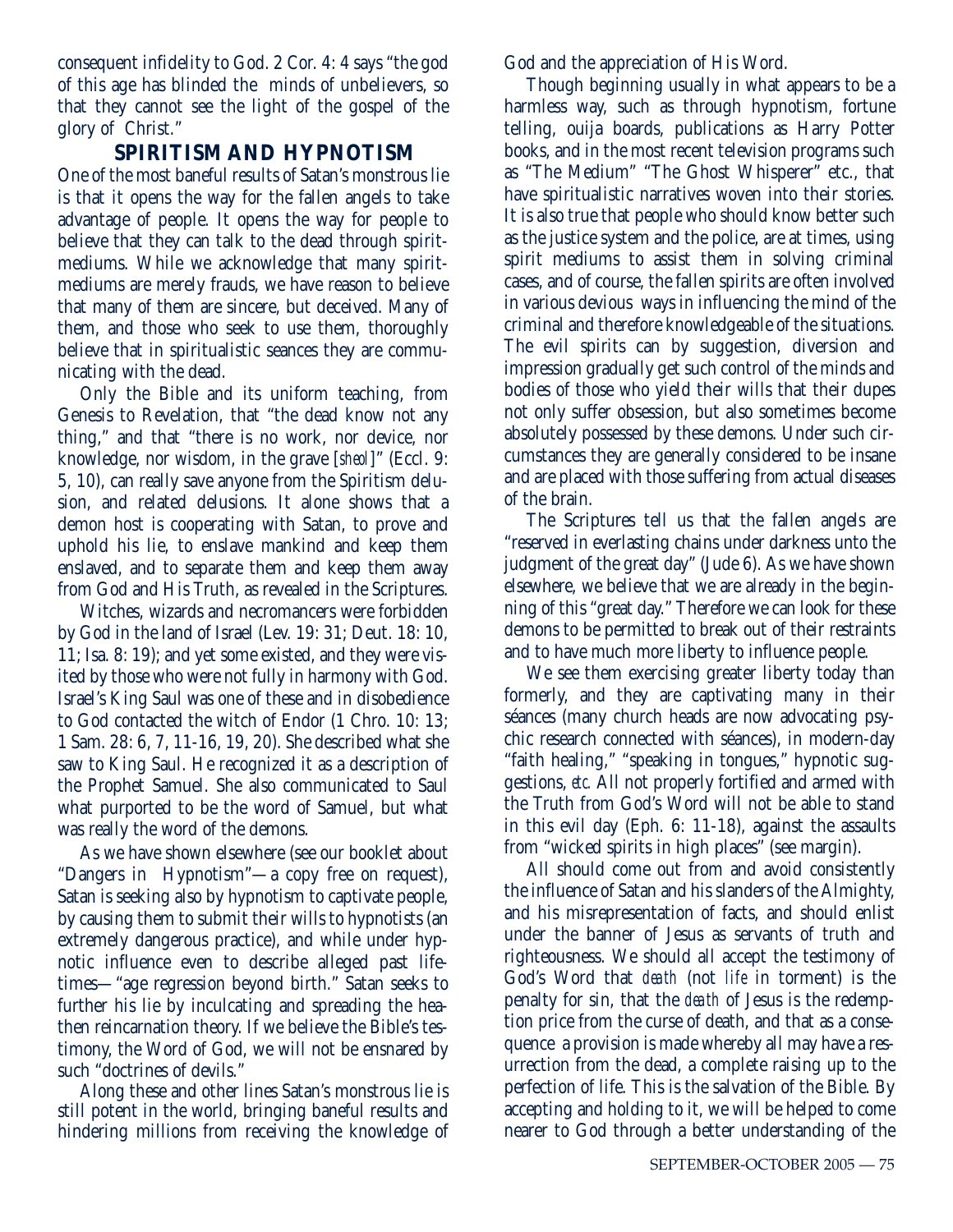Scriptures, and we will be helped also to be made free and to remain free from the various snares of the Adversary.

#### **SATAN THE FATHER OF LIES**

Jesus showed conclusively that Satan is an evil being, and not simply an evil principle, when he declared in the words of our text that Satan "was a murderer from the beginning, and abode not in the truth, because there is no truth in him" (John 8: 44). Surely an evil principle was never in the Truth! Neither was it ever a murderer. Furthermore, He said that when Satan "speaks a lie, he speaks from his own resources for he is a liar, and the father of it." This corroborates the thought that never until Satan started the course of sin were there any lies. All of God's dealings with the angels and their dealings with one another had been along the lines of simplicity, truth, righteousness, purity, holiness, *etc.*

However, when Satan determined to exalt himself as the god of earth, he found an occasion in which a lie would serve his evil purpose, and so he used his original monstrous lie to alienate our first parents from the Almighty. He assured Mother Eve that dis-



obedience would not bring the death penalty, as God had declared.

Selfishness was the foundation for the first lie, and selfishness continues to invite falsehood, even among those who see clearly how despicable falsehood is. Each falsehood seems to call for another to help to justify it, and to cover up both it and the selfishness that prompted it.

In view of these things, no wonder it is urged upon all who are Christians to put away lying. The Apostle Paul wrote: "Do not lie to one another, since you have put off the old man with his deeds" (Col. 3: 9; Eph.4: 25).

Our Lord not only said in our text that Satan is the father of lies, but intimated also in the context that the lying spirit is of Satan, saying to some who slandered Him and opposed the Truth, "You are of your father the devil, and the desires of your father you want to do." God is "the Father of lights" (John 8: 44; James 1: 17), the Father of the Truth—He is the personification of Light, Truth, even as Satan, on the contrary, is the

personification of darkness, error, falsehood. **THE CHILDREN OF LIGHT**

The conflict between light and darkness, truth and error, has progressed for more than 6,000 years. God's Word is always the Truth and always is beneficial. Jesus prayed to God for His followers, "Sanctify them by the truth; Your word is truth" (John 17: 17). On the contrary, Satan's falsehoods are always injurious. Hence the promise is that at His Second Coming, Jesus, the Prince of Light, is now binding Satan, the Prince of Darkness, that he may deceive the nations no more until the thousand years are finished (Rev. 20: 1-3).

Here we have another corroboration of the fact that the great deceiving power among mankind for over 6,000 years has been a spiritual power emanating from Satan, the god of this world. No wonder that under the domination of Satan there has been what St. Paul terms a reign of sin and death (Rom. 5: 12, 16, 17, 21)! No wonder that the Bible declares that from the Divine standpoint the world has been in darkness! "Darkness shall cover the earth, and gross darkness the people" (Isa. 60: 2).

Jesus came and brought light into the world; but "men loved darkness rather than light, because their deeds were evil" (John 3: 19), because sin had gained such a hold upon them and because it is easier for people to remain under the blinding influences of Satan than to come under the blessed light of the Gospel of Christ at the present time. It costs something to be a follower of the Prince of Light now and an opposer of the Prince of Darkness, whose realm is world-wide.

How glad we are that the morning of the new day is dawning! As Jesus explains (Matt. 13: 43), "Then shall the righteous shine forth as the sun in the kingdom of their Father." Jesus and His Elect Church, His Bride, gathered from every nation and kindred and people, constituted the glorious spiritual ruling power of the new dispensation. He likens His Kingdom to the sun: as the sun scatters the darkness of earth and drives away the mist, fog and darkness, so will the Sun of Righteousness arise with healing in its beams (Mal. 4: 2) and scatter all the ignorance, superstition and falsehood, and bring to all mankind the true knowledge of God. The light of the knowledge of the glory of God shall fill the whole earth as the waters cover the sea (Isa. 11: 9; Hab. 2: 14). Then "they shall all know me, from the least of them unto the greatest of them, says the LORD" (Jer. 31: 34). WHAT A GLORIOUS PROSPECT!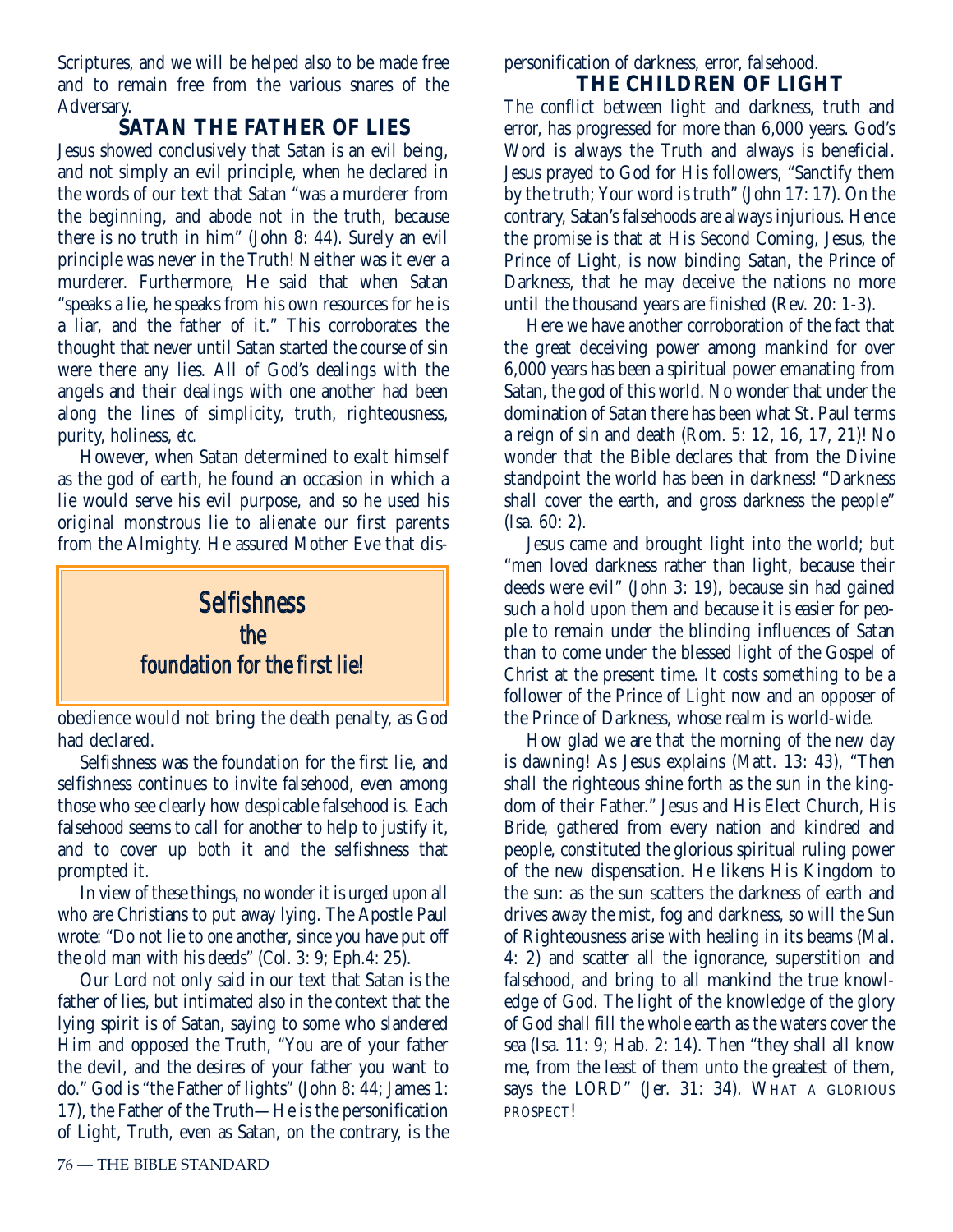

#### **HEAVEN WHERE IS IT?**

 $\overline{\mathsf{Q}}$ 

What and where is heaven? Is heaven merely a condition?

While it is true that we might think of some beings, as for instance, the angels as being in a heavenly condition, that is, spiritual and invisible to human sight, and yet we do not agree that heaven is *only a condition*. The Scriptures describe it as a place, just as truly as the earth is a place. As to its location, the most reasonable suggestion we know of is that offered in *Thy Kingdom Come*, p. 327 and *Creation*, p. 171, that the suns and their planets—the solar systems—all revolve about a common center, which astronomers identify with the star Alcyone, one of the heavenly group known as the *Pleiades*. This is in harmony with a hint that God has given, that His gracious power proceeds from the *Pleiades*, from whence, accordingly, He governs the universe (Job 38: 31). A

This is attested further by the situation of the *Pleiades* in the *north*, where other Scriptures indicate that God's dwelling place is located. We read in the Psalms, "Exaltation comes neither from the east nor from the west nor from the south. But God is the Judge: He puts down one, and exalts another" (Psa. 75: 6, 7). God's dwelling place, from which His exaltations come, is thereby shown to be in the direction of the one main compass point not mentioned, which is the *north*. Then there is the Bible account of Lucifer's exaggerated pride and self-exaltation where he says, "I will sit also upon the mount of the congregation, in the sides of the north: I will ascend above the heights of the clouds; I will be like the most High" (Isa. 14: 13, 14).

As evidence that heaven is a place and at a distance from the earth, and that it requires time to go there and come back, notice the fact that our Lord said that He would "go away" and "come again" (John 14: 3). This could not be true if to go to heaven means merely a change from human conditions to spiritual conditions, because *He will never come again to human conditions*, as they were at the time of His First Coming. "He took upon Him the *form* of a servant," "was made a little lower than the angels, f*or the suffering of death* . . . that He by the grace of God should *taste death* for every man" (Phil. 2: 7-10; Heb. 2: 9). He has finished that work and has no further use for the body of humiliation—He has been glorified, "highly exalted," and is the express image of the Father's person (Heb. 1: 3).

Again, our Lord said in the parable that the Nobleman went into a *far country* to receive for himself a kingdom, and to return (Luke 19: 12). We are informed that the Holy Spirit was not yet given, because Jesus was not yet glorified (John 7: 39), indicating that as soon as Jesus would be glorified the Holy Spirit would be then given to the waiting Church. We know that from the time Jesus ascended up on high until the descent of the Holy Spirit was ten days. This implies that there was elapsed time in the journey to heaven, some time was spent in communion with the Father and also time was involved in the bestowal of the Holy Spirit from its source in heaven to its application on the assembled Saints on earth.

#### **IS HELL FOR THE WICKED ONLY?**

Please explain David's words, "Let them go down quick into hell" (Psa. 55: 15). It seems to teach that there is at present a hell for the wicked. David does not seem to show much love for his enemies.  $\overline{\mathsf{Q}}$ 

The Hebrew word here translated *hell* is *sheol*, which occurs 65 times in the Old Testament. It is 31 times translated *grave*, 31 times translated *hell* and 3 times translated *pit*. It signifies the unconscious condition of death, where there is no wisdom, knowledge or device (Eccl. 9: 10; Job 14: 21; A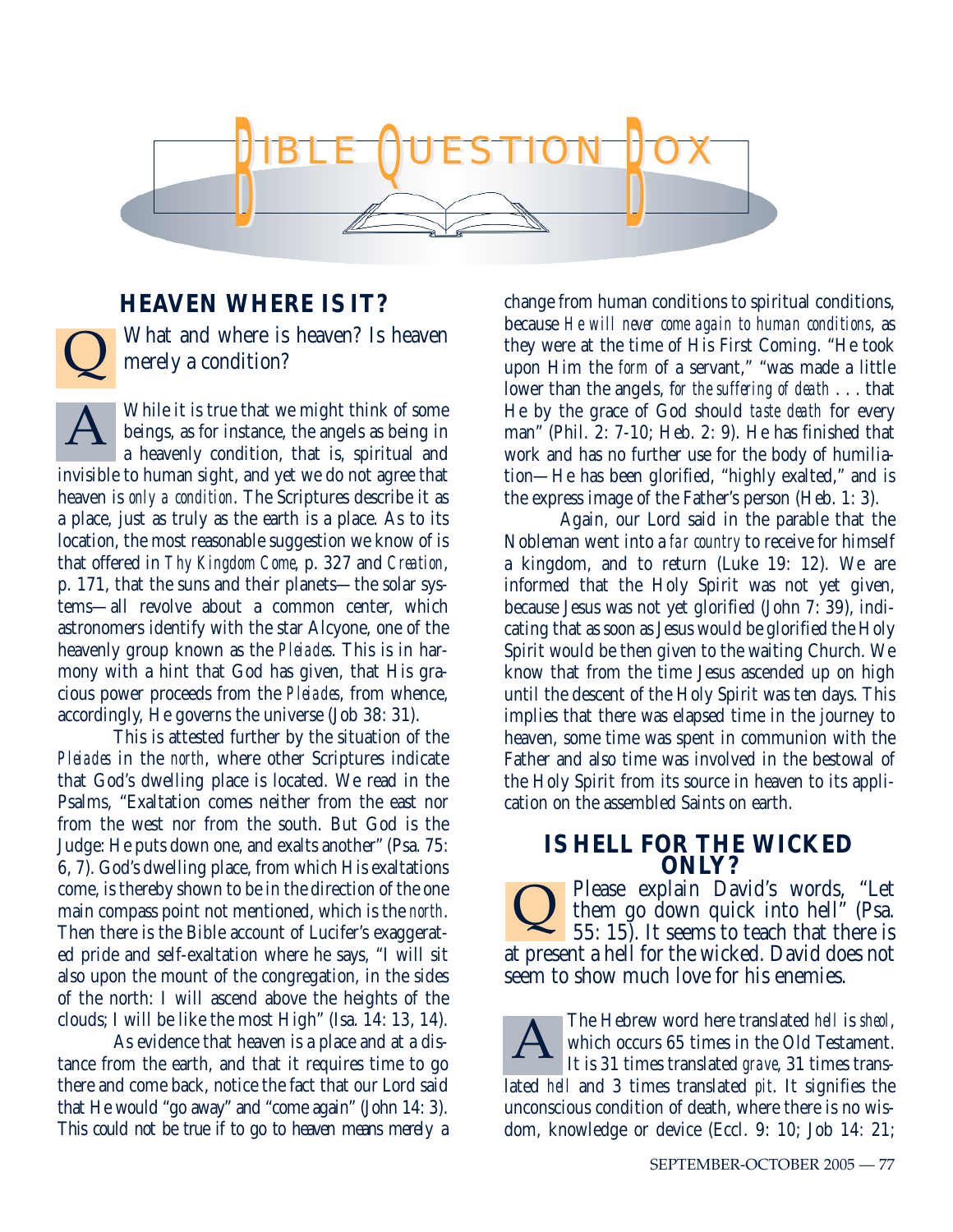Psa. 6: 5; Isa. 38: 18). Both good and bad people go to *sheol*. Jacob said he would go there (Gen. 37: 35); Job prayed to be hidden there (Job 14: 13); Jesus went there. David says, speaking prophetically for Jesus, "Thou wilt not leave my soul in hell" *sheol* (Psa. 16: 10). Compare Peter's comment in Acts 2: 27. The Greek word there translated *hell* is *hades*, and has the same meaning as *sheol*. In Psa. 55 David sees the doings of the wicked, and prays that they may soon *die*, and thus cease to work mischief. Had David prayed that they might go to a place of *torture* it would indeed reveal a dreadful condition of mind, and no wonder you might feel shocked. But remember that if it would seem wicked in David, it would be multiplied many times for Jehovah to provide such an endless torture as some suppose. It must be the erroneous theology of the Dark Ages that is at fault, for Jehovah, David and Paul seem to have the same mind on this subject. Paul said (Gal. 5: 12), "I would that they were even *cut off* which trouble you," *i.e*., let them go down quick into death; and Jehovah says, "I took them *away* as I saw *good*" (Ezek. 16: 50). The key is found in the fact that the Age for the world's trial is the coming one, when all shall be made to know God and His Truth under favorable circumstances (Isa. 11: 9; Jer. 31: 34; Micah 4: 1, 2; 1 Tim. 2: 4, 6; Psa. 136: 1-26).

#### **WHERE DO THE WICKED ANGELS RESIDE?**

 $\overline{\mathsf{Q}}$ 

What is the meaning of *Tartarus* (see 2 Pet. 2: 4 margin)?

The noun *tartarus*, or *tartaros*, was used in Grecian mythology as the name for a dark abyss or prison in which wicked spirits were kept imprisoned and were punished. And when the Catholic Church in the Dark Ages took over from the heathen the doctrines of the consciousness of the dead and the eternal torment of the wicked, it magnified the heathen idea of *tartarus*. A

The noun form, *tartarus*, is not found in the Scriptures, but the verb form, *tartaroo*, taken from the same root, occurs one time, in 2 Pet. 2: 4. This one verb, *tartaroo*, is by the translators of the King James Version rendered by five words, "cast them down to hell"—this includes a verb, a personal pronoun, an adverb, a preposition and a noun. This fact properly arouses suspicion that some violence has been done in this translation of the verb *tartaroo*. If we keep in mind the basic idea of *tartarus* as mentioned above—*a*

*prison*—and make a verb of it, we have the true meaning of the verb *tartaroo,* which is*,* to imprison.

Therefore the Apostle Peter by the verb *tartaroo* tells us that God *imprisoned* the angels that sinned (Gen. 6: 2-4; 1 Pet. 3: 19, 20); and he adds that they were delivered "into chains of darkness, to be reserved unto judgment"; and since the Apostle Jude (6, 7) tells us that such imprisonment lasts until the judgment of the great day (into which we have already entered), and since these fallen angels as the power of the air (Eph. 2: 2; 6: 12, margin) are active among humans, in demonizing people, appearing in séances and other occult practices, we conclude that earth's atmosphere is their prison (Matt. 8: 28-32; 12: 22-28).



**What does the bible really teach about the death state**? Write for our 60 page booklet **THE HELL OF THE BIBLE** Send—\$1.25 (Include your name and address)

*For the love of God is broader Than the measure of man's mind And the heart of the Eternal Is most wonderfully kind. Search the Scriptures, search and see God's great kindness unto thee.*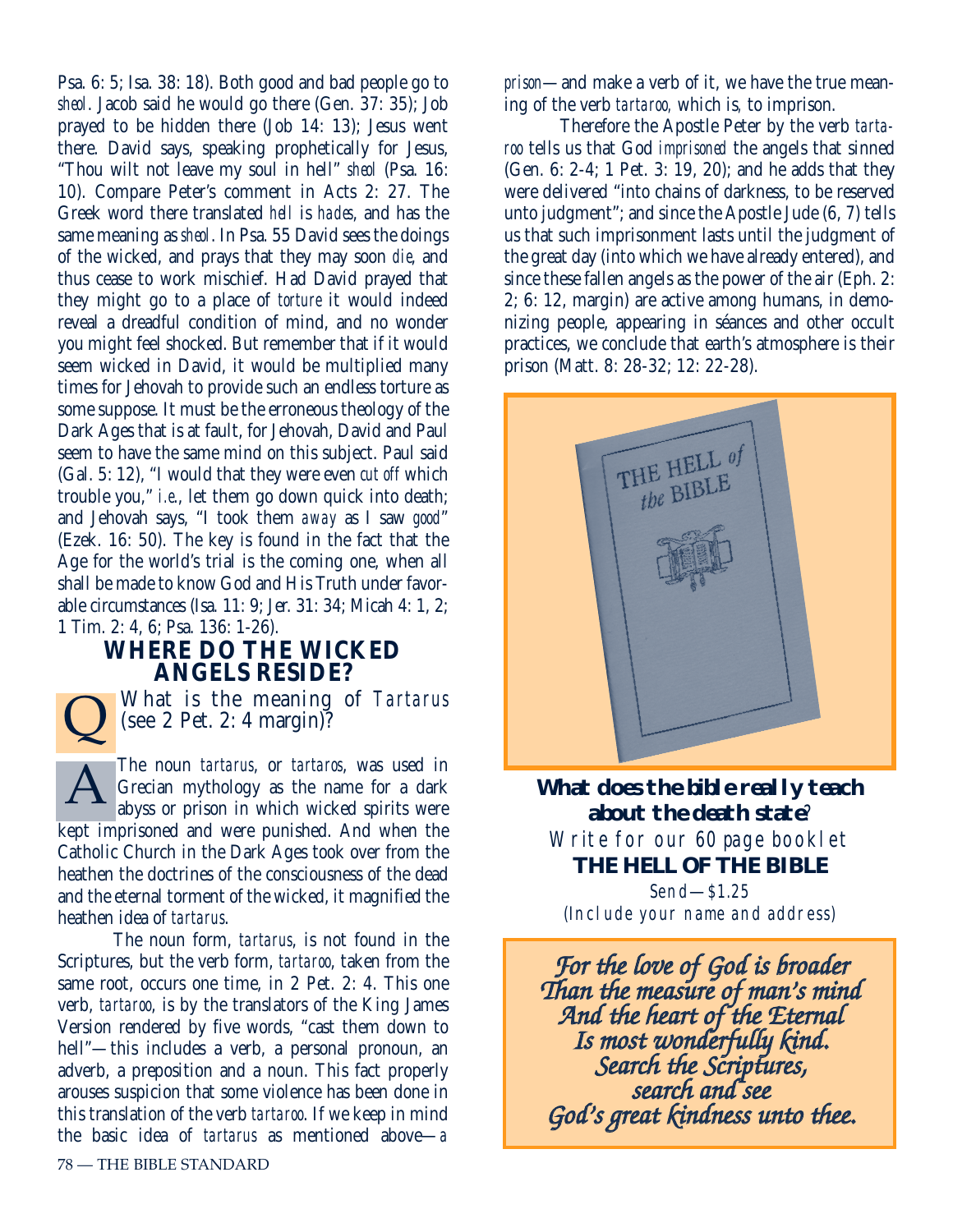#### **PUBLICATIONS**

#### **A partial list of our publications appears below. Send for our free catalog.**

*Prices are for U.S. addresses only; others add 25 percent toward postage.*

#### **Please check pricing as some prices have changed**

#### **STUDIES IN THE SCRIPTURES**

| Vol. 1, The Divine Plan of the Ages paperbound \$1.50, cloth \$3.00      |  |
|--------------------------------------------------------------------------|--|
| Vol. 2, The Time Is At Hand (chronology, antichrist, etc.) \$4.00        |  |
|                                                                          |  |
| Vol. 4, The Battle of Armageddon (the great conflict)  \$2.00            |  |
| Vol. 5, The At-One-Ment Between God and Man (clearly explained)  \$ 2.00 |  |
| Vol. 6, The New Creation (its duties, baptism, sabbath, etc.) \$2.50     |  |
|                                                                          |  |
|                                                                          |  |

#### **ATTRACTIVE HARDBOUND BOOKS**

| $Life$ — Death — Hereafter (224 pages)  paperbound \$1.50, cloth \$2.00 |
|-------------------------------------------------------------------------|
| God (547 pages; describing Jehovah's great attributes, etc.)  \$2.00    |
| Creation (585 pages; describing God's creative work, etc.) \$2.00       |
| The Bible (794 pages; much useful information on it, its uses)  \$2.50  |
| Christ - Spirit - Covenants (744 pages, very informative)  \$2.50       |
|                                                                         |
| The Millennium (480 pages; expounding many Scriptures)  \$7.00          |
|                                                                         |
| Poems of Dawn (300 choice Christian poems for many occasions)\$ 5.00    |
| Photo-Drama of Creation (good for children; paperbound)  \$4.95         |
|                                                                         |
| Tabernacle Shadows (176 pages, types explained)  hardbound \$4.00       |
|                                                                         |

#### **HELPFUL PRICED BOOKLETS**

| Anglo-Israelism (80 pages; errors of H. W. and G. T.Armstrong refuted)\$ 1.00            |  |
|------------------------------------------------------------------------------------------|--|
| The Gift of Tongues — Should We Seek or Shun It? (80 pages) \$ 1.00                      |  |
|                                                                                          |  |
|                                                                                          |  |
|                                                                                          |  |
|                                                                                          |  |
| <i>The Hell of the Bible</i> (60 pages; treats every Bible text relating to Hell) \$1.25 |  |
| <i>Spiritism—Ancient &amp; Modern</i> (67 pages; proves it to be Demonism)\$ 1.25        |  |
|                                                                                          |  |
|                                                                                          |  |
| The Teachings of "Jehovah's Witnesses" Examined <i>communication</i> 50                  |  |

#### **FREE TRACTS — DISTRIBUTORS WANTED**

Samples of many of our items will be provided on request. Preferably, our literature should first be studied and digested prior to distribution, so that you would be ready always to give an answer to every man that asks you a reason of the hope that is in you, with gentleness and reverence (1 Pet. 3: 15).

#### **FREE 24-PAGE BOOKLETS FOR SPECIAL LIMITED NEEDS**

*Life and Immortality • What is the Soul? • The Resurrection of the Dead • Spiritism is Demonism • Why Does A Loving God Permit Calamities? • The Sabbath Day • Faith Healing • Baptism • Speaking in Tongues — Is it of God? • The Kingdom of God • Mormonism — A Modern Delusion • Preservation of Identity in the Resurrection • The Evolution Theory Examined • Why We Believe in God's Existence • The Rapture • Future Life By Resurrection — Not Reincarnation • Must Christians Pay Tithes?*

#### **FREE LEAFLETS FOR GENERAL DISTRIBUTION**

*Do You Know? • Thieves In Paradise • Israel's Return • What is Hell? • The Bible vs. Evolution • Jesus' Second Advent • Judgment Day • God Loves You! • Earth's Coming Theocratic Government • War on Poverty • Oath-bound Promise • Man's Eternal Destiny • Pollution Crisis • What is the Truth? • Great Pyramid • Restitution • Is God or Satan Winning? • The Full Gospel • Peace — How it Will Come • True Freedom*

#### **SMALL LEAFLETS FOR GENERAL DISTRIBUTION** Titles vary from time to time; items in stock may change.

*Bible Standard Ad • Coming By and By • Christ's Glorious Reign • Desolation/Restoration • Father Take My Hand • A Good New Year Recipe • How Readest Thou? • Nearing God's Kingdom • My Lord and I/ Picture • 23rd Psalm • Salvation/All Things New • Scripture Studies Ad • Watchman, What of the Night?*

| CICLE<br><b>ONE</b><br><b>NAME</b>                                                                | <b>NEW</b>                                                                                                                                                   | <b>SUBSCRIPTION FORM</b><br>PLEASE PRINT IN CAPITAL LETTERS<br><b>RENEW EXISTING SUBSCRIPTON</b><br><b>GIFT SUBSCRIPTION</b>                                          |
|---------------------------------------------------------------------------------------------------|--------------------------------------------------------------------------------------------------------------------------------------------------------------|-----------------------------------------------------------------------------------------------------------------------------------------------------------------------|
| <b>ADDRESS</b>                                                                                    |                                                                                                                                                              | <b>TOWN/CITY</b>                                                                                                                                                      |
|                                                                                                   | <b>STATE/PROVINCE/COUNTRY</b><br><b>MAIL TO: THE BIBLE STANDARD</b><br><b>1156 ST MATTHEWS ROAD</b><br><b>CHESTER SPRINGS PA</b><br>19425-2700<br><b>USA</b> | <b>ZIP/POSTAL CODE</b><br>I ENCLOSE CHECK/MONEY ORDER FOR [ ] \$12.00 FOR (12 ISSUES)<br>OR SEND TO ME FREE AS THE "LORD'S POOR," ON ANNUAL WRITTEN<br><b>REQUEST</b> |
| To order additional subscriptions, please print names and addresses on a separate sheet of paper. |                                                                                                                                                              |                                                                                                                                                                       |

**\* \* \***